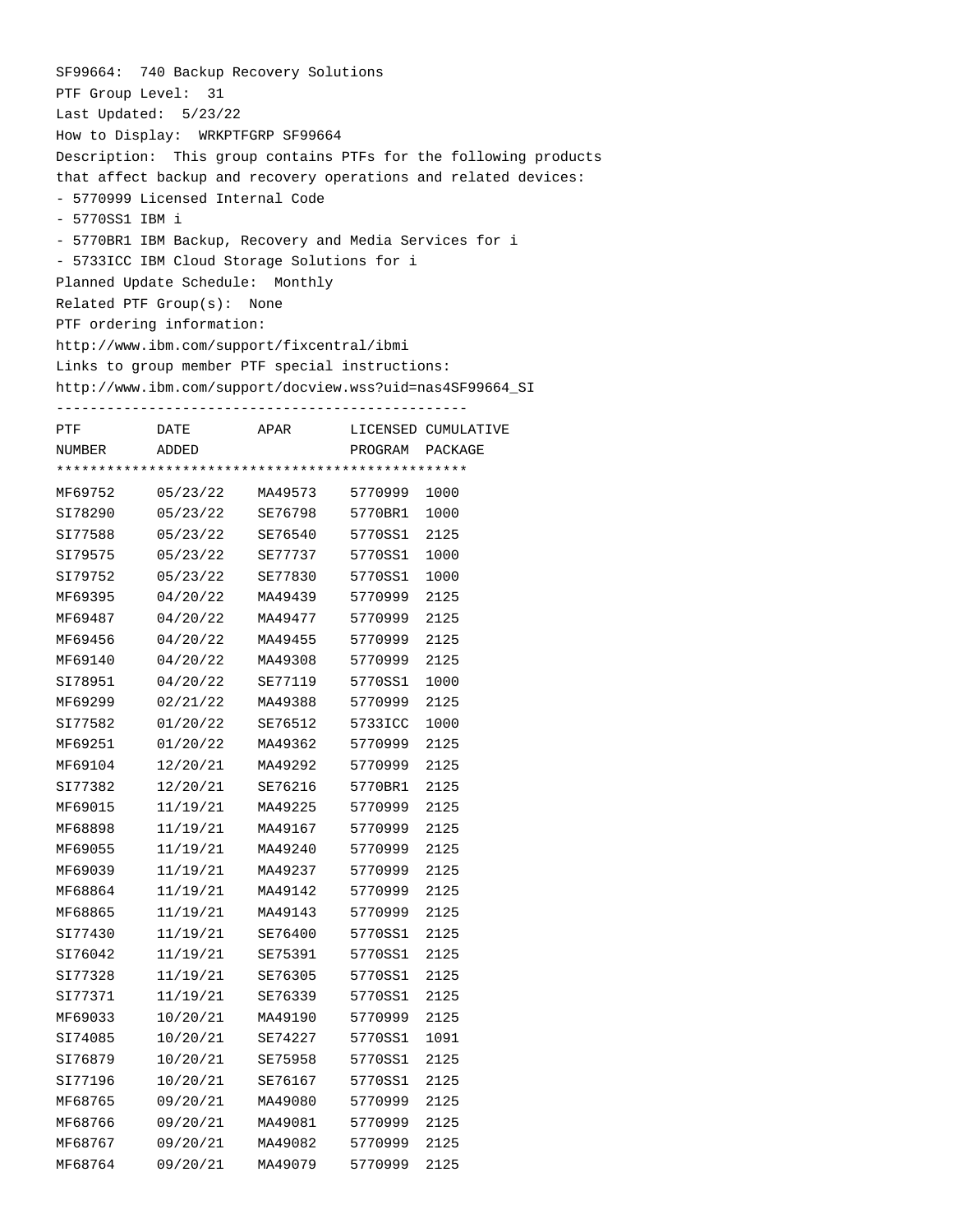| SI76738 | 09/20/21 | SE75804 | 5770BR1 | 2125 |
|---------|----------|---------|---------|------|
| MF68731 | 08/23/21 | MA48902 | 5770999 | 1238 |
| MF68732 | 08/23/21 | MA49018 | 5770999 | 1238 |
| MF68733 | 08/23/21 | MA48981 | 5770999 | 1238 |
| MF68783 | 08/23/21 | MA49091 | 5770999 | 1238 |
| MF68784 | 08/23/21 | MA49092 | 5770999 | 1238 |
| MF68843 | 08/23/21 | MA49129 | 5770999 | 2125 |
| MF68538 | 08/23/21 | MA48968 | 5770999 | 1238 |
| MF68730 | 08/23/21 | MA48980 | 5770999 | 1238 |
| MF68456 | 07/21/21 | MA48922 | 5770999 | 1238 |
| SI76494 | 07/21/21 | SE75721 | 5770SS1 | 1238 |
| SI76773 | 07/21/21 | SE75811 | 5770SS1 | 1238 |
| MF68629 | 06/22/21 | MA49014 | 5770999 | 1238 |
| MF68548 | 06/22/21 | MA48971 | 5770999 | 1238 |
| SI76515 | 06/22/21 | SE75457 | 5770BR1 | 1238 |
| MF68492 | 04/21/21 | MA48898 | 5770999 | 1238 |
| SI75084 | 04/21/21 | SE74833 | 5770BR1 | 1238 |
| SI75895 | 04/21/21 | SE75227 | 5770SS1 | 1238 |
| SI75598 | 04/21/21 | SE74993 | 5770SS1 | 1238 |
| SI75216 | 04/21/21 | SE74953 | 5770SS1 | 1091 |
| SI75827 | 04/21/21 | SE75008 | 5770SS1 | 1238 |
| MF68276 | 01/27/21 | MA48833 | 5770999 | 1091 |
| MF67583 | 01/27/21 | MA48487 | 5770999 | 0303 |
| MF67710 | 01/27/21 | MA48559 | 5770999 | 1091 |
| MF67790 | 01/27/21 | MA48597 | 5770999 | 1091 |
| MF67945 | 01/27/21 | MA48685 | 5770999 | 1091 |
| MF68009 | 01/27/21 | MA48621 | 5770999 | 1091 |
| MF68014 | 01/27/21 | MA48623 | 5770999 | 1091 |
| MF68206 | 01/27/21 | MA48578 | 5770999 | 1091 |
| MF68207 | 01/27/21 | MA48579 | 5770999 | 1091 |
| MF68209 | 01/27/21 | MA48580 | 5770999 | 1091 |
| MF68217 | 01/27/21 | MA48543 | 5770999 | 1091 |
| MF68218 | 01/27/21 | MA48568 | 5770999 | 1091 |
| MF68219 | 01/27/21 | MA48570 | 5770999 | 1091 |
| MF68220 | 01/27/21 | MA48571 | 5770999 | 1091 |
| MF68221 | 01/27/21 | MA48572 | 5770999 | 1091 |
| MF68233 | 01/27/21 | MA48781 | 5770999 | 1091 |
| MF68235 | 01/27/21 | MA48780 | 5770999 | 1091 |
| MF68236 | 01/27/21 | MA48782 | 5770999 | 1091 |
| SI73827 | 01/27/21 | SE74005 | 5770SS1 | 0303 |
| SI74549 | 01/27/21 | SE74342 | 5770SS1 | 1091 |
| SI75190 | 01/27/21 | SE74468 | 5770SS1 | 1091 |
| SI75262 | 01/27/21 | SE74999 | 5770SS1 | 1091 |
| MF68177 | 12/22/20 | MA48795 | 5770999 | 1091 |
| MF68197 | 12/22/20 | MA48803 | 5770999 | 1091 |
| SI74479 | 12/22/20 | SE74429 | 5770BR1 | 1091 |
| SI74868 | 12/22/20 | SE74769 | 5770SS1 | 1091 |
| SI74733 | 12/22/20 | SE74684 | 5770SS1 | 1091 |
| SI74970 | 12/22/20 | SE74775 | 5770SS1 | 1091 |
| MF67650 | 11/23/20 | MA48524 | 5770999 | 1091 |
| MF67653 | 11/23/20 | MA48525 | 5770999 | 1091 |
| MF67928 | 11/23/20 | MA48680 | 5770999 | 1091 |
| MF67925 | 11/23/20 | MA48679 | 5770999 | 1091 |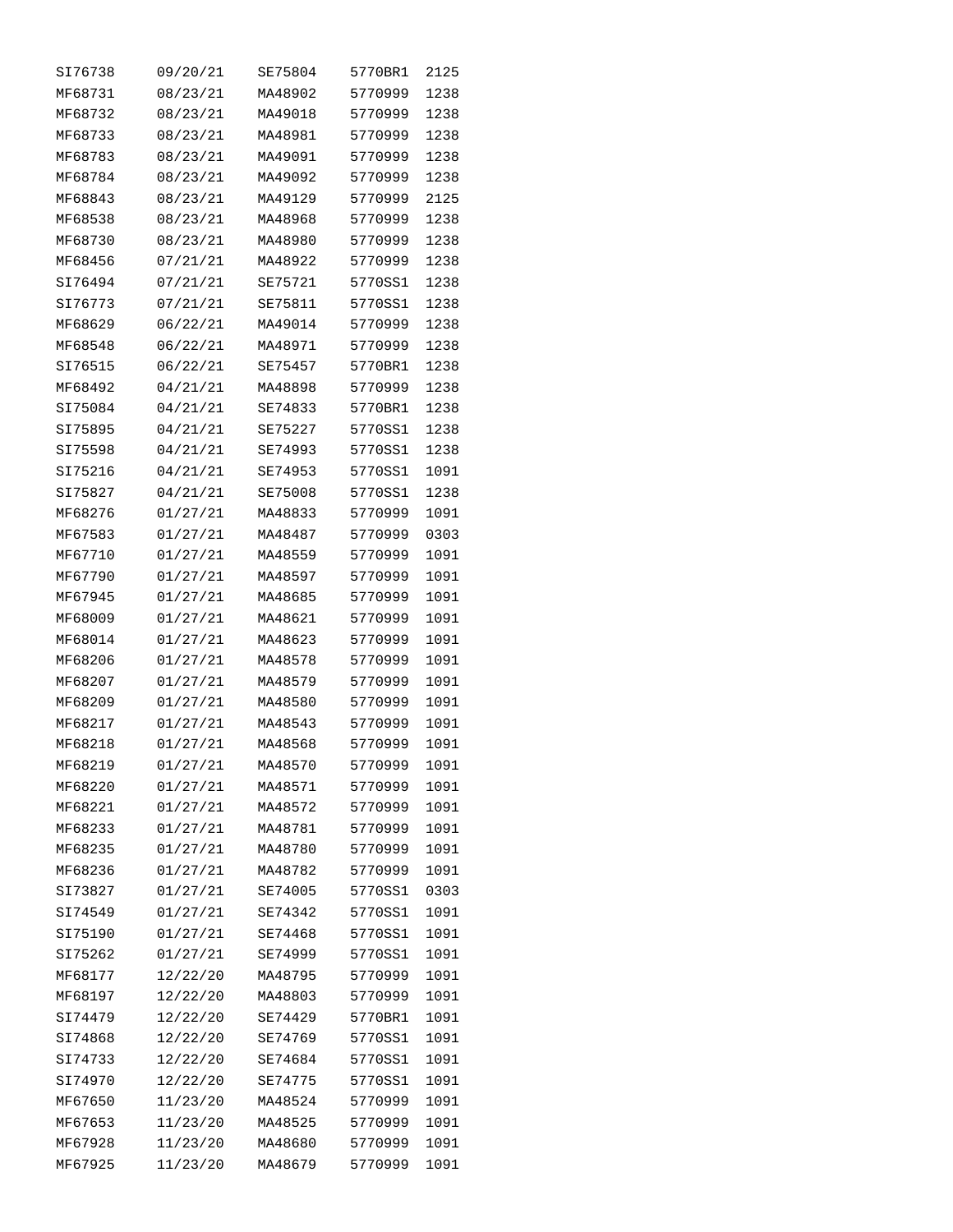| MF68143 | 11/23/20 | MA48783 | 5770999 | 1091 |
|---------|----------|---------|---------|------|
| MF67589 | 11/23/20 | MA48492 | 5770999 | 1091 |
| SI74587 | 11/23/20 | SE74587 | 5770SS1 | 1091 |
| SI73678 | 10/20/20 | SE73863 | 5770BR1 | 0303 |
| SI73851 | 10/20/20 | SE74025 | 5770SS1 | 1091 |
| SI74260 | 10/20/20 | SE74349 | 5770SS1 | 1091 |
| SI74469 | 10/20/20 | SE74473 | 5770SS1 | 1091 |
| SI74303 | 10/20/20 | SE74392 | 5770SS1 | 0303 |
| MF67509 | 08/20/20 | MA48437 | 5770999 | 0303 |
| MF67518 | 08/20/20 | MA48438 | 5770999 | 0303 |
| MF67503 | 08/20/20 | MA48434 | 5770999 | 0303 |
| MF67506 | 08/20/20 | MA48436 | 5770999 | 0303 |
| MF67241 | 07/20/20 | MA48309 | 5770999 | 0303 |
| MF67363 | 07/20/20 | MA48286 | 5770999 | 0303 |
| SI73220 | 07/20/20 | SE73569 | 5770SS1 | 0303 |
| SI73375 | 07/20/20 | SE73413 | 5770SS1 | 0303 |
| SI73077 | 07/20/20 | SE73473 | 5770SS1 | 0303 |
| MF66862 | 06/19/20 | MA48080 | 5770999 | 0303 |
|         |          |         |         |      |
| MF67394 | 06/19/20 | MA48386 | 5770999 | 0303 |
| MF66861 | 06/19/20 | MA48050 | 5770999 | 0303 |
| SI72867 | 06/19/20 | SE73214 | 5770BR1 | 0303 |
| SI73435 | 06/19/20 | SE73654 | 5770SS1 | 0303 |
| MF66971 | 05/21/20 | MA48145 | 5770999 | 0121 |
| MF67184 | 03/20/20 | MA48232 | 5770999 | 0121 |
| MF67030 | 03/20/20 | MA48183 | 5770999 | 0121 |
| SI71975 | 03/20/20 | SE72789 | 5770BR1 | 0303 |
| SI71500 | 03/20/20 | SE72438 | 5770SS1 | 0121 |
| SI72309 | 03/20/20 | SE73070 | 5770SS1 | 0121 |
| MF66756 | 02/20/20 | MA48032 | 5770999 | 0121 |
| SI72132 | 02/20/20 | SE72947 | 5770SS1 | 0121 |
| SI72183 | 02/20/20 | SE72935 | 5770SS1 | 0121 |
| SI71876 | 01/21/20 | SE72666 | 5770BR1 | 0121 |
| SI71771 | 01/21/20 | SE72655 | 5770SS1 | 0121 |
| SI71134 | 12/19/19 | SE72130 | 5770BR1 | 0121 |
| SI71532 | 12/19/19 | SE72295 | 5770SS1 | 0121 |
| MF66573 | 10/22/19 | MA47925 | 5770999 | 9304 |
| MF65971 | 09/24/19 | MA47637 | 5770999 | 9304 |
| SI70626 | 09/24/19 | SE71798 | 5770BR1 | 9304 |
| MF66247 | 08/20/19 | MA47759 | 5770999 | 9304 |
| MF66457 | 08/20/19 | MA47853 | 5770999 | 9304 |
| MF66244 | 08/20/19 | MA47757 | 5770999 | 9304 |
| SI70425 | 08/20/19 | SE71633 | 5770SS1 | 9304 |
| SI70509 | 08/20/19 | SE71684 | 5770SS1 | 9304 |
| MF66258 | 07/23/19 | MA47762 | 5770999 | 9304 |
| MF66276 | 07/23/19 | MA47749 | 5770999 | 9304 |
| MF66293 | 07/23/19 | MA47774 | 5770999 | 9304 |
| MF66240 | 07/23/19 | MA47756 | 5770999 | 9304 |
| MF66250 | 07/23/19 | MA47760 | 5770999 | 9304 |
| MF66254 | 07/23/19 | MA47761 | 5770999 | 9304 |
| SI70368 | 07/23/19 | SE71580 | 5770BR1 | 9304 |
| SI70256 | 07/23/19 | SE71510 | 5770SS1 | 9304 |
| SI69323 | 07/23/19 | SE70620 | 5770SS1 | 9151 |
| SI69135 | 07/09/19 | SE70391 | 5770BR1 | 9151 |
|         |          |         |         |      |